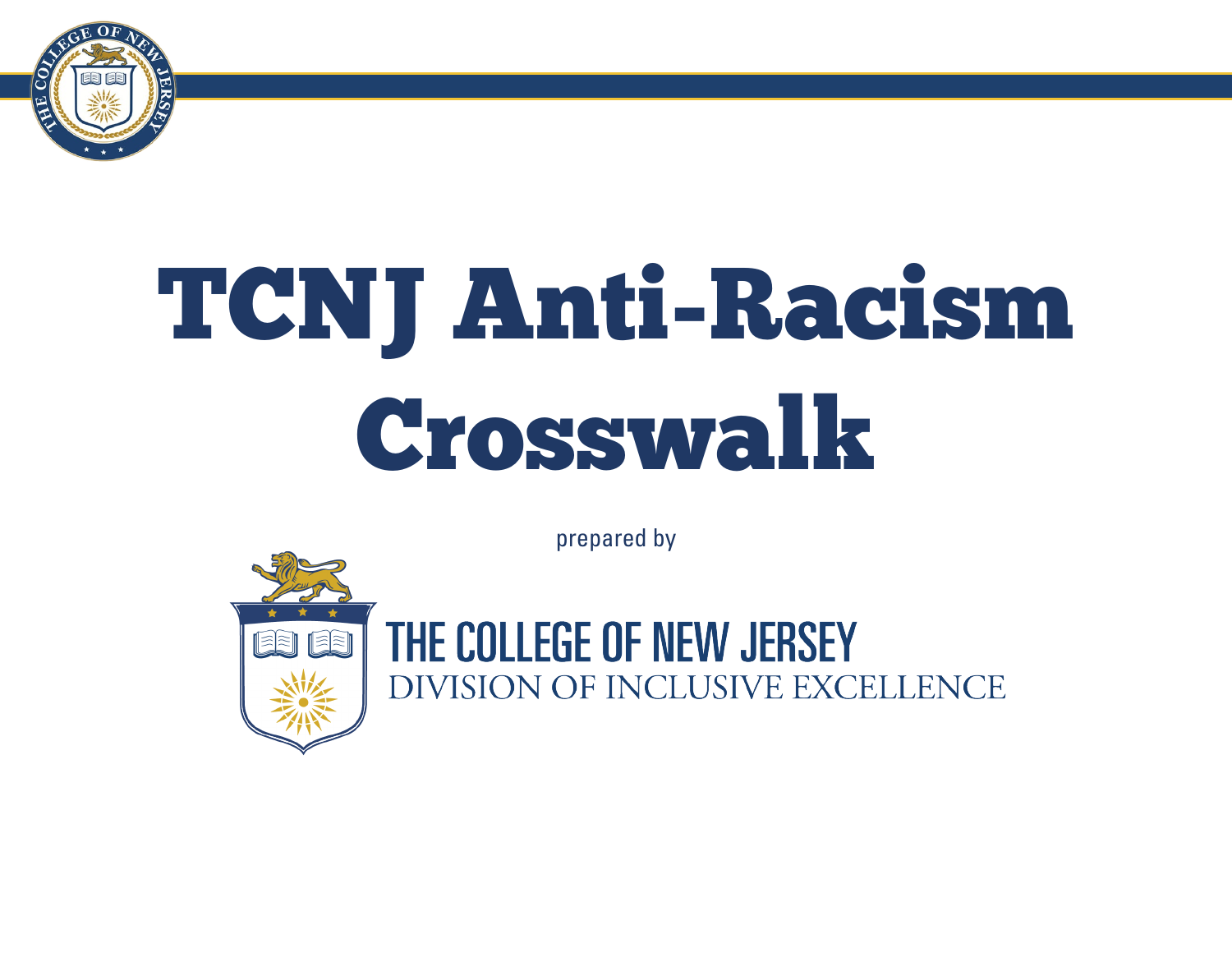## What is a crosswalk and how do I use this document?

A crosswalk is a document that provides an index of similar programs and initiatives. This document aims to collate campus-wide antiracism action items, demands, and other calls for change published by various groups of the TCNJ campus community in response to the national events of Summer 2020. Individual action items are given a label corresponding to the document title and paragraph number it references (e.g. 5th paragraph for Faculty Senate's = FS-5). Brief summaries of action items are provided, and the full documents can be accessed online. Action items have been grouped into 8 themes: Accountability, Education, Reparation, Recognition, Cultivation, Reclamation, Representation, and Engagement.

This crosswalk also serves as a visualization of progress on and responsibility for action items. Page 6 summarizes the total number of action items by stage of development, and stage of development by theme. Pages 7 and 8 list each action item by theme, and gives a brief update as to their status. Original documents submitted by the community and full update memos are [available here.](https://diversity.tcnj.edu/anti-racism-crosswalk-updates/)

#### How will the institution use this information?

The information in the crosswalk will inform TCNJ's broader Inclusive Excellence Strategic framework, currently in development.

#### Who created this crosswalk?

This document was developed by the Division of Inclusive Excellence and an ad-hoc workgroup of the Campus Diversity Council. Questions or concerns about its content, structure, or uses should be directed to the Division of Inclusive Excellence at [inclusion@tcnj.edu.](mailto:inclusion@tcnj.edu)

The referenced calls to action, memos, lists of demands, and other documents were received and compiled over Summer and Fall 2020 and may have been updated or amended since.

## When will it be updated?

This document will be updated periodically by the Division of Inclusive Excellence in collaboration with the Anti-Racism Task Force. Subsequent versions of the crosswalk may include new information or visualizations as we incorporate feedback from community members.

## How can I get involved?

The work of diversity, equity, and inclusion belongs to us all. Anyone interested in contributing to any of these initiatives should contact the responsible unit, or contact the Division of Inclusive Excellence at [inclusion@tcnj.edu.](mailto:inclusion@tcnj.edu)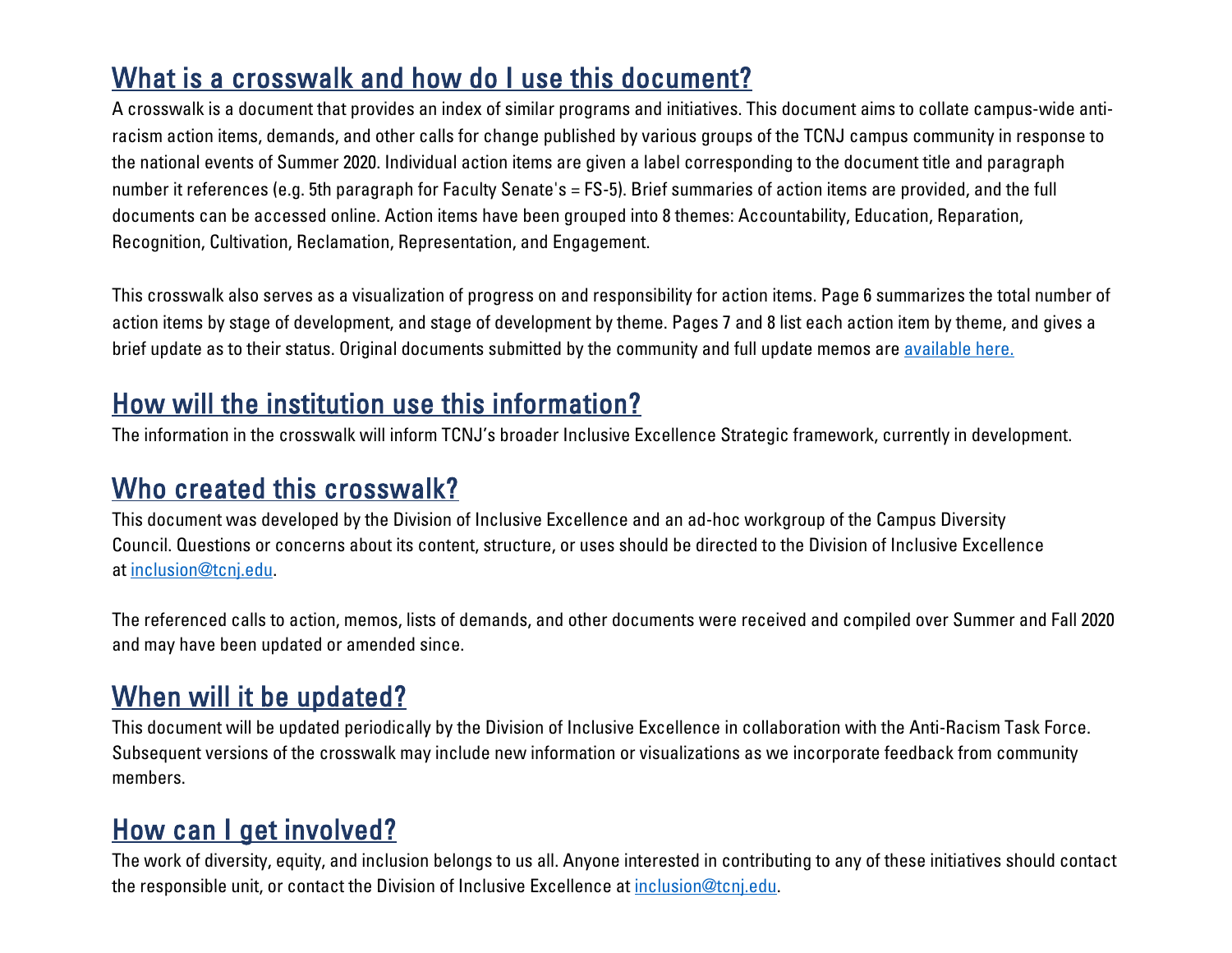| In Planning   In Progress  <br>Implemented  <br>Improbable |                                                                                       |                                                                                                                        |                                                                                                                                                                                                                                                                     |                                                                                                                                                                                                                                                                                                                                                                                                                  |                                                  |  |  |
|------------------------------------------------------------|---------------------------------------------------------------------------------------|------------------------------------------------------------------------------------------------------------------------|---------------------------------------------------------------------------------------------------------------------------------------------------------------------------------------------------------------------------------------------------------------------|------------------------------------------------------------------------------------------------------------------------------------------------------------------------------------------------------------------------------------------------------------------------------------------------------------------------------------------------------------------------------------------------------------------|--------------------------------------------------|--|--|
| CN.J<br>曲曲<br>THE COLLEGE OF<br><b>NEW JERSEY</b>          | <b>BLM</b><br><b>Call to</b><br><b>Action</b>                                         | <b>Student</b><br><b>Government</b>                                                                                    | <b>Faculty</b><br><b>Senate</b>                                                                                                                                                                                                                                     | <b>HSS</b><br><b>Commitment</b><br>to Anti-<br><b>Racist Action</b>                                                                                                                                                                                                                                                                                                                                              | <b>Lions'</b><br><b>Committee</b><br>for Justice |  |  |
| <b>Accountability</b><br>for policies and practices        | $CDC-9.1$ – equity policy<br>audit<br>$CDC-6.1 - faculty$<br>evaluated on inclusivity | SG-1 - Student Diversity<br><b>Steering Committee</b><br>convened<br>SG-2 - RSO President's<br><b>Council convened</b> | $FS-11 - visible anti-$<br>racism commitment<br>FS-13 - holistic model of<br>public health & safety<br>$FS-3$ – curricular policy<br>equity audit<br>$FS-5$ - classroom racial<br>climate metrics<br>$FS-14$ – reopen racial<br>bias cases against<br>campus police | $AR-2 - anti-racism$<br>committee, draft DEI plan<br>$AR-14 - better$<br>enforcement of anti-<br>discrimination policy<br>$AR-3$ – review all<br>programs for racist<br>policies annually<br>$AR-15$ – publish anti-<br>racism action timeline<br>$AR-13$ – racial climate on<br>course evals<br>$AR-10.2 - reopen$ racial<br>bias cases against<br>campus police<br>$AR-10$ – disband, replace<br>campus police | LCJ-2.1 - LCJ spot on<br><b>BEST</b>             |  |  |
| <b>Education</b><br>in and out of the classroom            | $CDC-7.1$ – new student<br>diversity training                                         | $SG-3$ – biweekly<br>educational BLM bulletin                                                                          | $FS-4$ – first-year course<br>on racism                                                                                                                                                                                                                             | $AR-4$ - create and<br>mandate white<br>privilege/supremacy<br>course<br>$AR-5$ – credited<br>community-building<br>summer course for black<br>students                                                                                                                                                                                                                                                          | $LCJ-3$ - mandatory<br>social justice course     |  |  |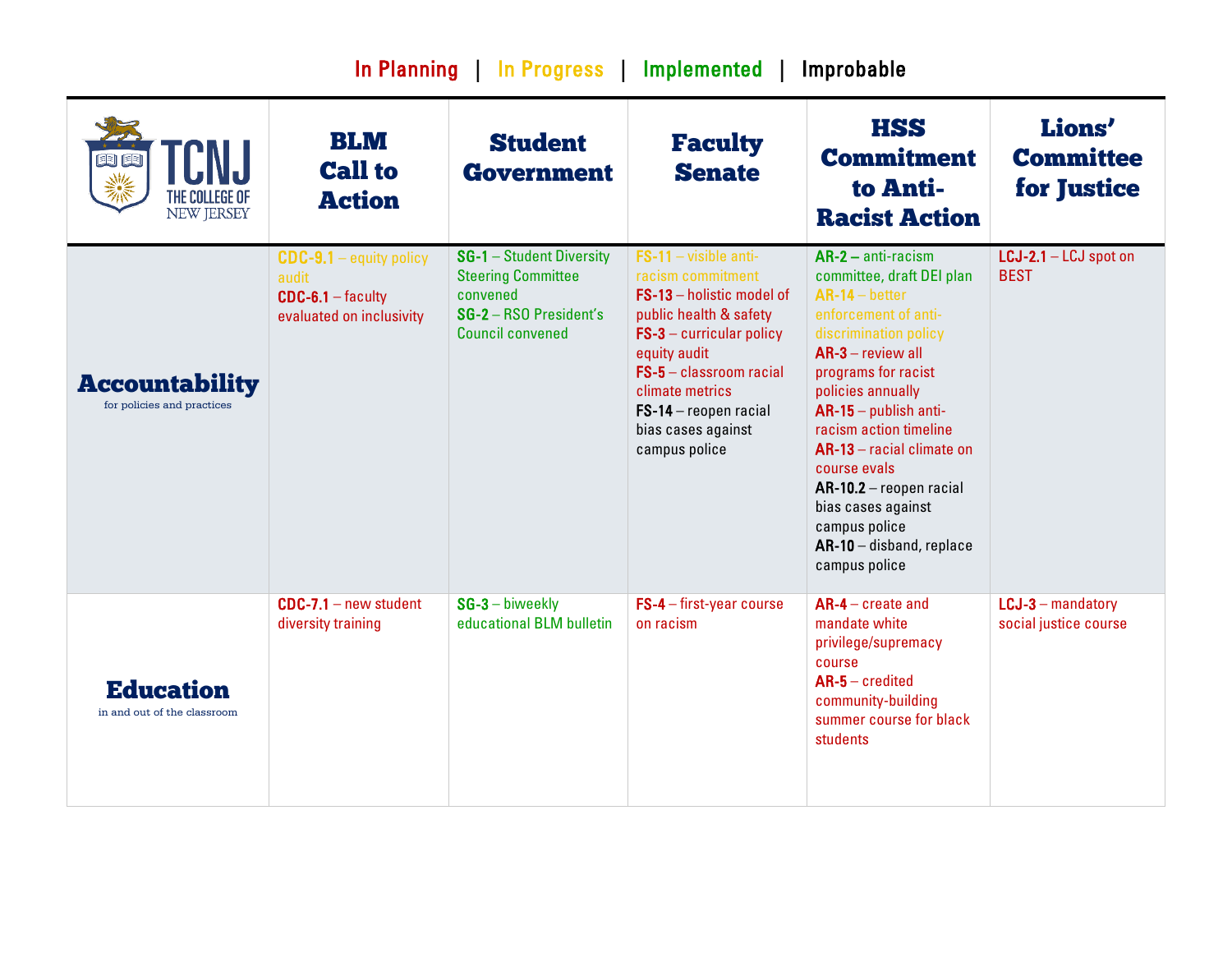| ed ed<br>鱳<br>THE COLLEGE OF<br><b>NEW JERSEY</b>          | BLM<br><b>Call to</b><br><b>Action</b>                                                                                                                                                                                                                                                                                                                                                                         | <b>Student</b><br><b>Government</b>                                                                                            | <b>Faculty</b><br><b>Senate</b>                                                                                                                                                    | <b>HSS</b><br><b>Commitment</b><br>to Anti-<br><b>Racist Action</b>                                                                                      | <b>Lions'</b><br><b>Committee</b><br>for Justice     |
|------------------------------------------------------------|----------------------------------------------------------------------------------------------------------------------------------------------------------------------------------------------------------------------------------------------------------------------------------------------------------------------------------------------------------------------------------------------------------------|--------------------------------------------------------------------------------------------------------------------------------|------------------------------------------------------------------------------------------------------------------------------------------------------------------------------------|----------------------------------------------------------------------------------------------------------------------------------------------------------|------------------------------------------------------|
| <b>Reparation</b><br>for past and present injustices       | N/A                                                                                                                                                                                                                                                                                                                                                                                                            | SG-7 - treat plantation<br>house for asbestos, etc.<br>$SG-8$ – paid/credited<br>research opportunities at<br>plantation house | $FS-6$ – fund relevant<br>social research<br>$FS-12-BIPOC$<br>programming funds and<br>support<br>$FS-15 - establish$<br>reparations fund<br>$FS-16$ – divest from<br>prison labor | $AR-8$ – establish<br>reparations fund<br>$AR-10.1 -$ redirect police<br>funds to mental health,<br><b>CARE</b><br>$AR-11$ – divest from prison<br>labor | $LCJ-7$ – disclose<br>prison/child labor<br>partners |
| <b>Recognition</b><br>of others' lives and work            | $CDC-8.1 - MLK$ Day off<br>energy calendar<br>$CDC-11.2 - campus-wide$<br><b>Black History Month</b><br>$CDC-8.2 - Indigenous$<br>Peoples' day<br>programming<br>$CDC-7.6$ - first gen<br>programming<br>$CDC-7.7 - build$<br>intercultural center and<br>other safe spaces<br>$CDC-7.3$ – res halls open<br>during breaks<br>$CDC-7.4$ – more diverse<br>foods<br>$CDC-7.5$ - student org<br><b>DEI</b> plans | $SG-5 - LGBTQ+$ and<br>Women's center                                                                                          | FS-9 - BIPOC safe<br>spaces<br>FS-10 - Black Cultural<br><b>Center</b>                                                                                                             | AR-9 - Black History<br>month events & funding,<br>more diverse attendance                                                                               | $LCJ-5$ – creation of<br>diversity room              |
| <b>Cultivation</b><br>of intercultural capacity & humility |                                                                                                                                                                                                                                                                                                                                                                                                                | N/A                                                                                                                            | $FS-1$ – active allyship<br>training<br>$FS-2$ - campus-wide<br>dialogues                                                                                                          | $AR-7$ – annual and<br>orientational faculty DEI<br>training                                                                                             | $LCJ-4 - DEI$ essay for<br>applicants                |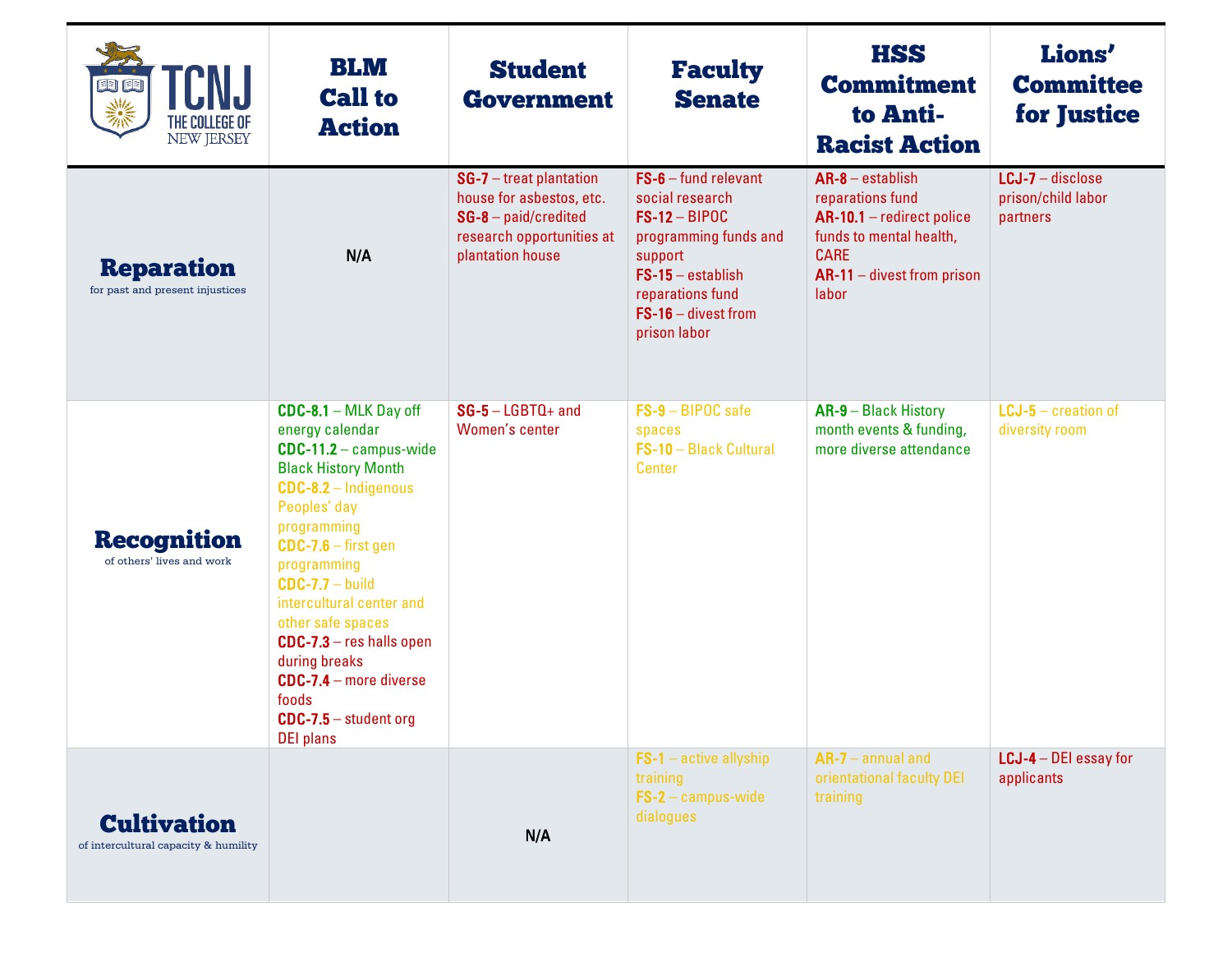| <b>TCNJ</b><br>THE COLLEGE OF<br><b>NEW JERSEY</b>  | <b>BLM</b><br><b>Call to</b><br><b>Action</b>                                                                                                                                                                                                                                                        | <b>Student</b><br><b>Government</b>                                                                                                                                              | <b>Faculty</b><br><b>Senate</b>                    | <b>HSS</b><br><b>Commitment</b><br>to Anti-<br><b>Racist Action</b>                                                                                                                 | Lions'<br><b>Committee</b><br>for Justice      |
|-----------------------------------------------------|------------------------------------------------------------------------------------------------------------------------------------------------------------------------------------------------------------------------------------------------------------------------------------------------------|----------------------------------------------------------------------------------------------------------------------------------------------------------------------------------|----------------------------------------------------|-------------------------------------------------------------------------------------------------------------------------------------------------------------------------------------|------------------------------------------------|
| <b>Reclamation</b><br>of cur college's history      | CDC-11.1- Truth, Racial<br><b>Healing &amp; Transformation</b><br><b>Center</b>                                                                                                                                                                                                                      | $SG-4 - SG$ coordinating<br>with plantation house<br>committee<br>$SG-10 - SG$ support for<br>scholarly work at<br>plantation house<br>SG-9 - create plantation<br>house website | N/A                                                | $AR-12 - audit$<br>building/landmark names<br>& histories                                                                                                                           | LCJ-6 - Green house<br>updates & focused class |
| <b>Representation</b><br>of minoritized communities | <b>CDC-5.1-BIPOC students</b><br>proportional to NJ<br>population<br><b>CDC-5.2-BIPOC faculty</b><br>proportional to NJ<br>population<br>CDC-5.3-BIPOC staff<br>proportional to NJ<br>population<br><b>CDC-5.4- recruit BIPOC</b><br>students from south NJ<br>$CDC-11.4 - jail-to-word$<br>pipeline | N/A                                                                                                                                                                              | FS-7 - recruit & support<br><b>BIPOC</b> employees | $AR-6$ – hire and retain<br>faculty of color<br>$AR-6.1 - publicize$<br>diversity job boards<br>AR-6.2 - black students<br>on faculty search<br>committees<br>$AR-6.3 - join NCFDD$ | N/A                                            |
| <b>Engagement</b><br>with Trenton & Ewing           | $CDC-11.3 -$<br><b>Trenton/Ewing pipeline</b>                                                                                                                                                                                                                                                        | N/A                                                                                                                                                                              | $FS-8 - Trenton/Ewing$<br>pipeline                 | $AR-8.1 - host$ and fund<br>community programs                                                                                                                                      | N/A                                            |